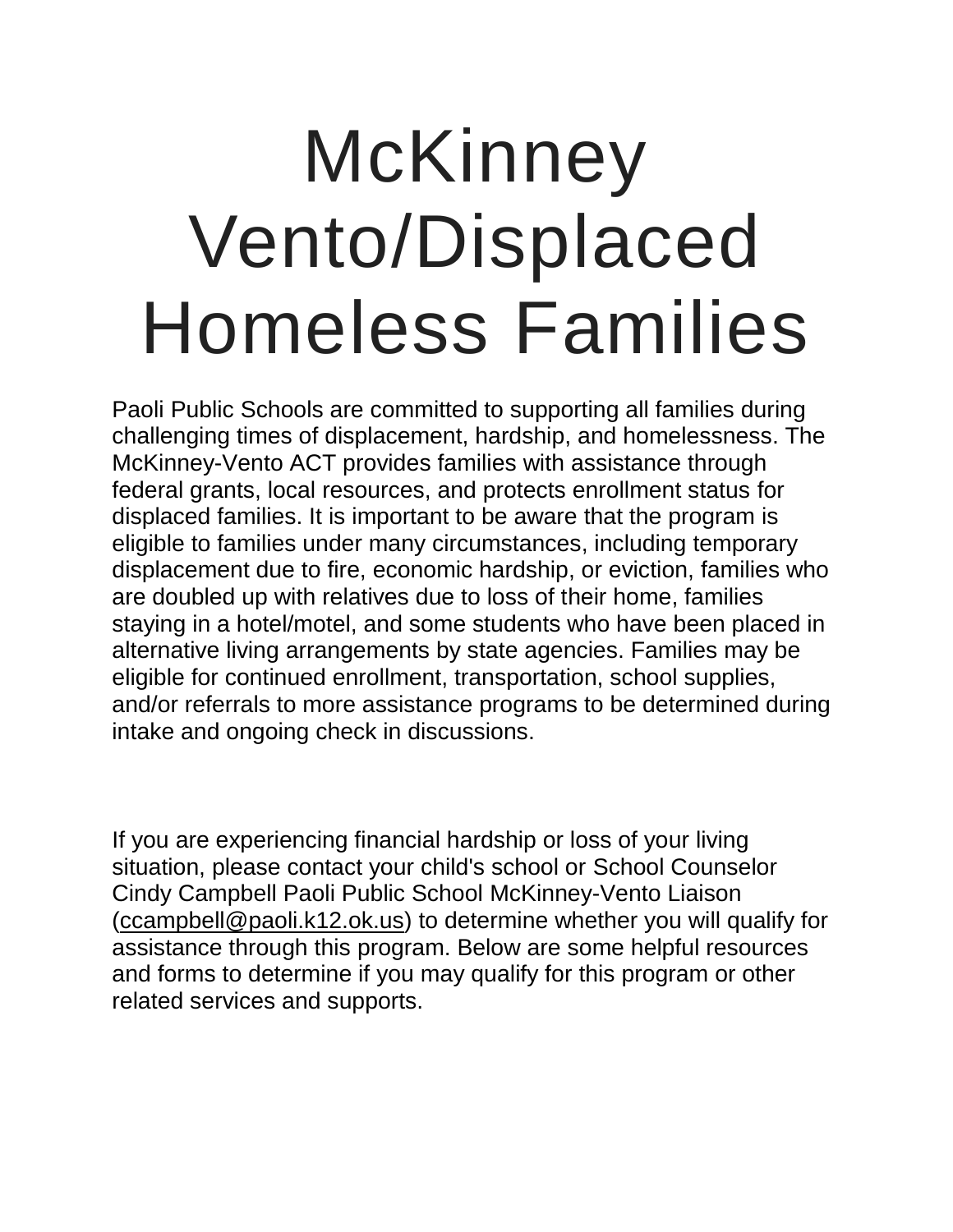[Letter of Allowable Expenses for McKinney Vento Families](https://drive.google.com/drive/folders/16usdfWNKeOoyK6oyEHXJRzT9M9wVn2Lv)

[McKinney Vento Informational Brochure for Parents](https://drive.google.com/file/d/10CwXtYfSFDCMO2FNEmnf_md5qWtbEdH5/view?usp=sharing)

[Support Resource Guide](https://drive.google.com/file/d/1k7wCNYkVmfmaqmc5XAXp1Cw1G6wnXD3M/view?usp=sharing)

Oklahoma [Mental Health Resources for Families](https://drive.google.com/file/d/1k7BRIZK3y10q0NbKQX992IQqZAJ6vswh/view?usp=sharing)

**[Parent Rights Under McKinney Vento](https://drive.google.com/file/d/14wn8mTXRAT0tsEk-Tzg3qQ9lYq2KgLnY/view?usp=sharing)** 

[USDOE Letter on What Supports/Funding are available for MV](https://drive.google.com/file/d/1JRn981vJJKWl1wL-LtM-pcc5bRz21wu1/view?usp=sharing)  **[Families](https://drive.google.com/file/d/1JRn981vJJKWl1wL-LtM-pcc5bRz21wu1/view?usp=sharing)** 

Paoli [Public School McKinney-Vento Interview/Intake Form](https://drive.google.com/file/d/18iXJVcNOYEbzpO3IaVknmaxrkkR1T8Wy/view?usp=sharing)

*(Can be filled out in advance or with a school official for support)*

[McKinney-Vento Family Update Form](https://drive.google.com/file/d/1F6iMVg0vzIZ5b85sQObVKjaMeiVB2p_6/view?usp=sharing)